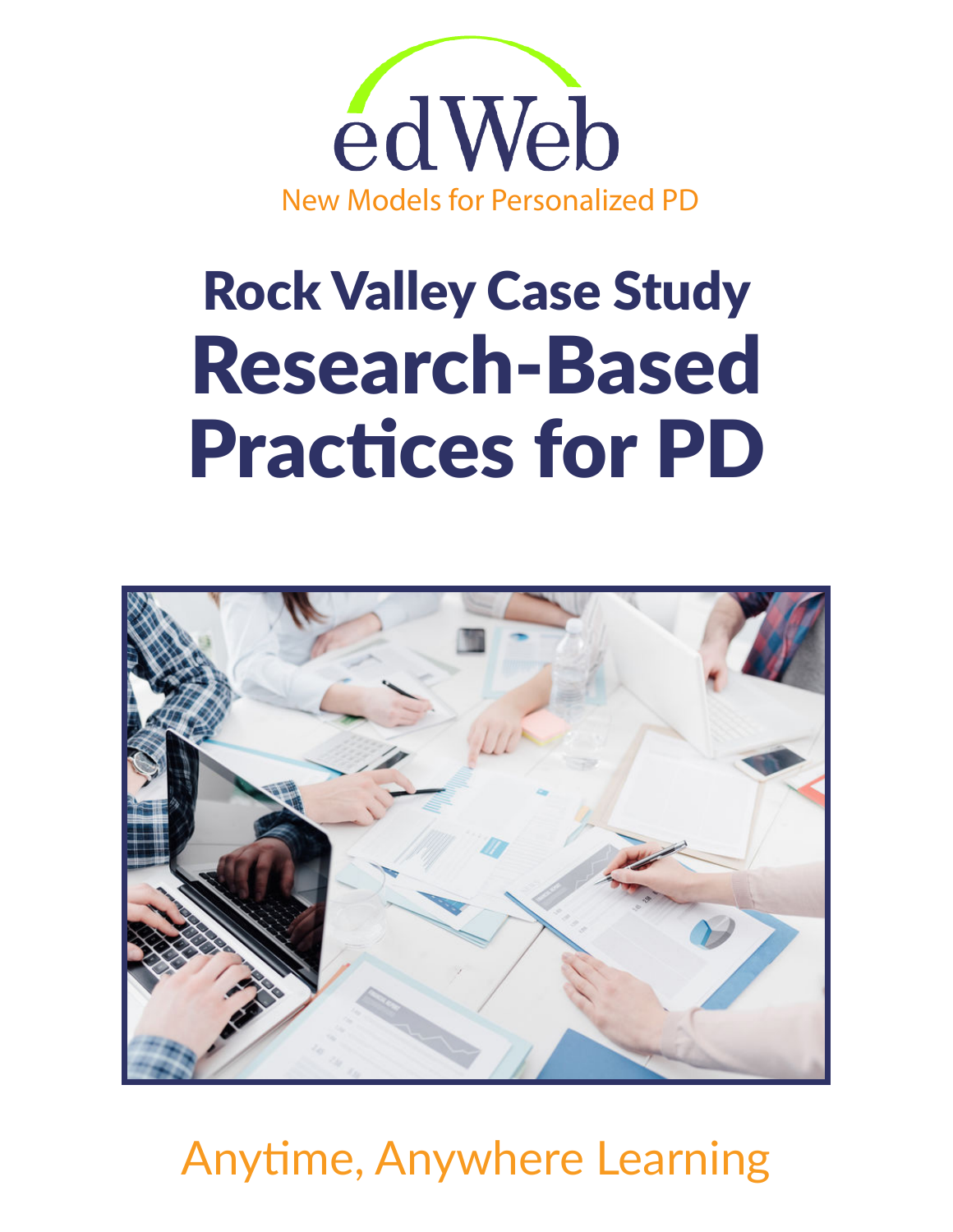

## Personalized, Professional Learning — Anytime, Anywhere

edWeb.net was founded over 10 years ago, and in that time, we've grown into an award-winning professional learning network that helps engaged and innovative educators share their best ideas and practices — anytime, anywhere — with educators around the country and the world.

It's been 10 years since the dawn of the "connected educator" movement. In 2010 the U. S. Department of Education issued a National Education Technology Plan. The plan included the first statement officially endorsing the use of social networks for professional learning in education. "Social networks can be used to provide educators with career-long personal learning tools and resources that make professional learning timely and relevant as well as an ongoing activity that continually improves practice and evolves their skills over time." That statement remains as relevant as ever today, but equally relevant is the need for a space dedicated specifically for professional collaboration in education.

edWeb has realized the dream of personalized professional learning at scale. edWeb is a community of over 650,000 educators from preK through higher education who are committed to lifelong learning for themselves and to help their students learn more, achieve more, be more creative, and be better prepared for life. We are able to provide these professional learning programs for free thanks to our sponsors and partners.

edWeb has accumulated a body of research and practice to help educators get the most value from our free professional networking platform and our award-winning edWebinar programs. We hope this guide gives you inspiration and ideas to expand the ways you can offer personalized professional learning for educators, and make the learning more relevant, more immediate, and more fun.

*The edWeb Team*



*administrators, teachers, and people in my position who are planning PD do so in a way that is meaningful to each and every teacher, in any content area – it's really exciting. edWeb has been instrumental in helping us achieve this, because it's easy to get to, easy to maneuver, and there's something for everyone. To me those are absolutely immeasurable qualities."* 

*"When you have* 

*Rachel Langenhorst, Instructional Coach and Tech Integrationist, Rock Valley School District (IA)*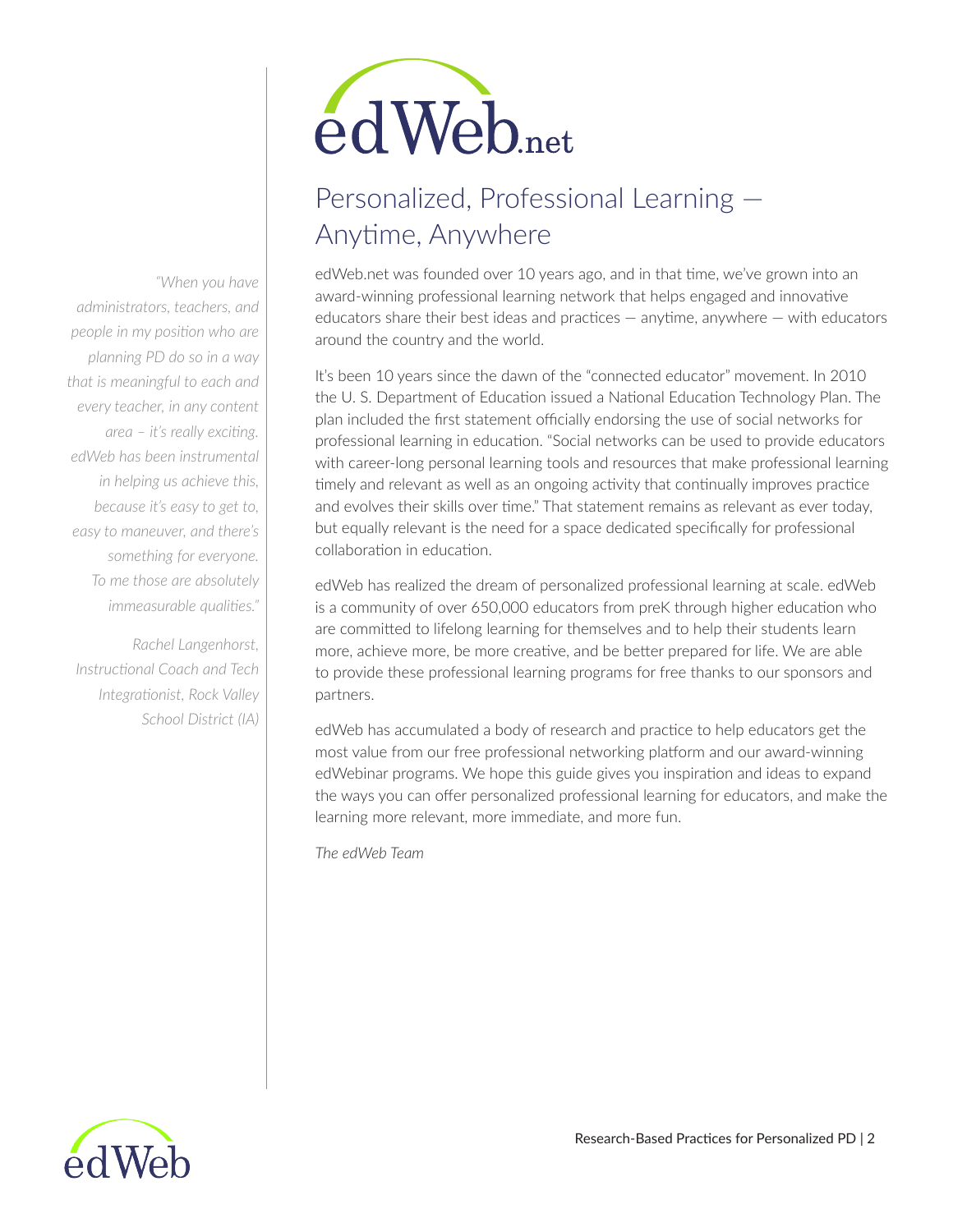#### **edWeb.net Case Study: Rock Valley Community School DIstrict (Iowa)**

Research report by Cambridge Learning Group

Rock Valley Community School District in Iowa relies on edWeb.net to support its professional development program for teachers. Their program embodies four of the key features identified by educational researchers as characterizing high-quality professional learning experiences, the effective design of online communities for teachers, and best practices for integrating informal online professional learning with formal district professional development. In each case, edWeb.net provides critical support that empowers Rock Valley leaders to implement research-based practices.

This case study explains each of these key practices and shows how they align with the research base. Information about the Rock Valley professional development program comes from review of Rock Valley's edWeb.net community content and interviews with the district leader responsible for it and two elementary school teachers who have participated in it, one in her second year in the classroom and a second with more than two decades of experience. The characteristics of effective professional development described are from a recent synthesis of research to date performed by the Learning Policy Institute (Darling-Hammond, Hyler, & Gardner, 2017). The characteristics of effective online communities and effective integration of informal and formal professional learning draw on research conducted and synthesized by the U.S. Department of Education's Office of Educational Technology (Cambridge, 2014; Cambridge & Nussbaum-Beach, 2014).

#### **Professional development at Rock Valley**

Rock Valley Community School District employs 65 teachers who serve 850 students. The student population is growing, in part because of a recent influx of Hispanic agricultural workers. The district has a growing special needs population. The district elementary, middle, and high school are co-located in a single building, allowing for increased differentiation, co-curricular learning opportunities, and occasions for younger students to learn from their older peers. The district went one-to-one five years ago. Each student in grades 1 through 3 has an iPad, and in grades 4 through 12 a laptop, to use throughout the school day.

Teacher Leadership and Compensation (TLC), an Iowa state-wide program that allows teachers to take on leadership responsibilities, provides funding to staff the district's leadership team. Rachel Langenhorst is among the district leaders whose responsibility it is to develop the professional development programs the district uses. Through TLC, experienced teachers are now serving as instructional coaches in areas where the district sees opportunities to strengthen instruction, such as instructional technology, English as a Second Language, and data analysis.

Through the professional development program, each teacher develops a yearly professional development plan that sets goals for building new knowledge and applying it in the classroom. The plan guides their participation in ongoing professional learning activities, such as participating in webinars, testing out new

*edWeb.net provides critical support that empowers Rock Valley leaders to implement research-based practices*

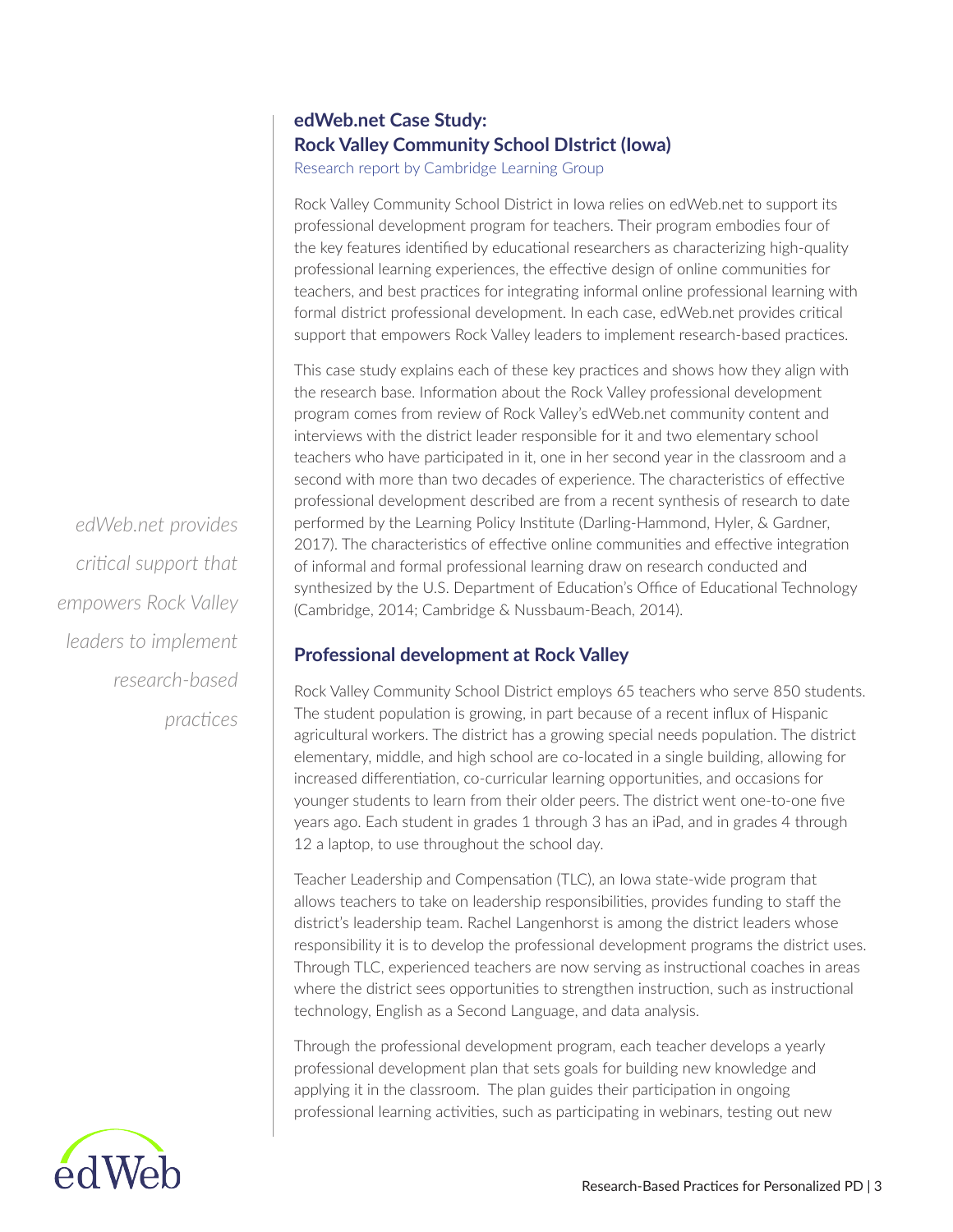strategies, or receiving coaching. This ongoing learning is punctuated by periodic, more intensive learning experiences, such as Rocket University—an in-house conference where teachers choose from a large list of sessions led by other teachers, leaders, and local and regional experts—and in-service days that include "personalized PD days." As detailed in the following sections, edWeb.net plays a central role in each of these types of professional learning activities.

Together, these edWeb-supported activities exemplify four of the key characteristics of an effective professional learning program identified by LPI as supported by rigorous research<sup>1</sup>. They are content-based, employ active learning, embrace collaboration, and are of a sustained duration. As summarized in Table 1, each of these characteristics aligns both with one of the key elements of effective online communities for teachers and with a principle for integration of online, informal professional learning with formal professional development programming.

#### **Content-based professional development through edWeb.net resources applied to instruction**

Professional development is most effective when it focuses on instructional strategies tied to the specific goals of the curriculum (Darling-Hammond, Hyler, & Gardner, 2017). Online communities support content-based professional learning by providing learning opportunities and resource repositories indexed to such strategies (Cambridge, 2014). Combining these online resources with face-to-face professional learning activities such as instructional coaching has the potential to dramatically improve teaching and learning (Cambridge & Nussbaum-Beach, 2014).

All of Rock Valley's professional development activities focus on the specific challenges of instruction within teachers' content areas. According to Langenhorst, teachers have a "serious need" for information from "real experts" they can apply directly to the challenges they face helping students meet learning goals. Often, teachers need help developing interventions and accommodations for struggling students, adapting instruction to English Language Learners (ELLs), and integrating technology effectively.

edWeb.net powerfully supports Rock Valley's content focus with its edWebinars<sup>TM</sup>. Through a wide range of communities, edWeb hosts several edWebinars each week, which Langenhorst reports are often led by "high-profile, well-known experts with a track record." When teachers join communities on edWeb.net, they receive regular updates about edWebinars and other new activities and resources. Kathy McGill, a third-grade teacher nearing retirement, adds that unlike others in which she has participated that were "too academic," edWeb's webinars feature "specific instructional ideas, not just background."

All edWebinars are recorded, yielding an extensive archive available to Rock Valley teachers in addition to edWeb's live offerings. For example, McGill has focused much of her recent professional learning on improving reading instruction, seeking to make it more individualized, hold students accountable for their independent reading, and help

*edWeb's webinars feature "specific instructional ideas, not just background."*

> — Kathy McGill, Third-Grade Teacher



<sup>1.</sup> Rock Valley's professional development enacts the other three key characteristics identified by the Learning Policy Institute—modeling, coaching, and reflection—as well. This report focuses on the subset of professional learning activities within which edWeb.net plays the most integral role.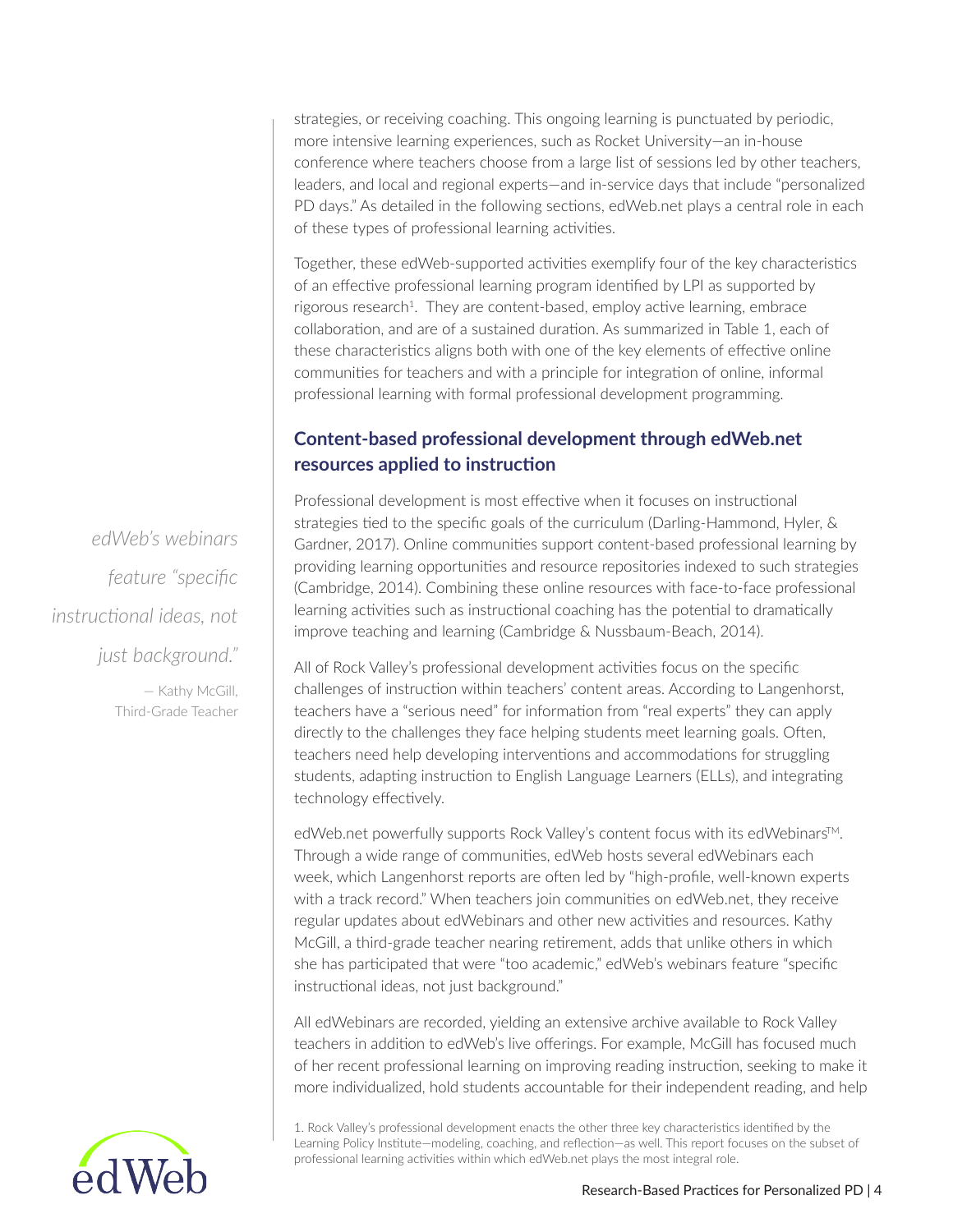improve fluency. There are five edWeb.net communities explicitly focused on literacy instruction, each with an average of over 4300 members, all of which have hosted edWebinars presented by literacy coaches, researchers, and consultants. Teachers can access 37 edWebinar recordings focused on helping students learn to read.

From the edWebinars in which she participated, McGill both learned about foundational concepts—such as how the brain processes written language—and "cool little things to try," such as a musical chairs game that helps expose students to a wide range of genres. After completing this activity, her students were "on fire" for biographies, a genre with strong connections to social studies and science content knowledge they had not previously encountered.

#### **Active learning through structured online activities and classroom application**

Active learning is also key to effective professional learning (Darling-Hammond, Hyler, & Gardner, 2017). Online communities are more powerful when they offer structured activities that engage teachers in such active learning (Cambridge, 2014). Research shows that applying what is learned through such online learning activities in the classroom maximizes the impact of professional development on student learning (Cambridge & Nussbaum-Beach, 2014).

edWeb.net makes it possible for Rock Valley to conduct "individualized PD days" through the district's Rocket University community, an innovative approach to in-service days. Using a digital template Langenhorst created, teachers share their goals and areas of focus on edWeb.net at the beginning of the day, spend three hours individually investigating, and then share the results of their inquiry on Rock Valley's edWeb community discussion forum. Teachers often watch edWebinars but also read books and articles, access instructional materials available elsewhere online, or even visit other nearby schools, synthesizing these sources in their online reports.

Lanae Faber is a second-grade teacher in her second year of service. She loves how the structure of the individualized PD activities allows her to investigate topics the demands of teaching otherwise make it difficult to learn about in-depth—"When would I ever have time to look into that?"—and then to apply the fruits of her inquiry with her students right away. Her dtrategies for wording instructions and feedback to increase students' responsiveness and avoid discouragement stemmed from the combination or a review of edWeb's online resources and reading Johnson's book *Choice Words:How Our Language Affects Children's Learning* (, 2003).

#### **Collaboration that builds knowledge and makes collective decisions**

The active professional learning activities Rock Valley teachers use edWeb.net to perform are also collaborative. Collaboration is key to realizing professional learning's potential to systemically improve instruction (Darling-Hammond, Hyler, and Gardner, 2017). Collaboration is supported most fully in online communities when leadership roles are distributed across the membership (Cambridge, 2014), and this combination of shared expertise and authority maximizes the value of a district's talent (Cambridge

*Collaboration is key to realizing professional learning's potential to systemically improve instruction*

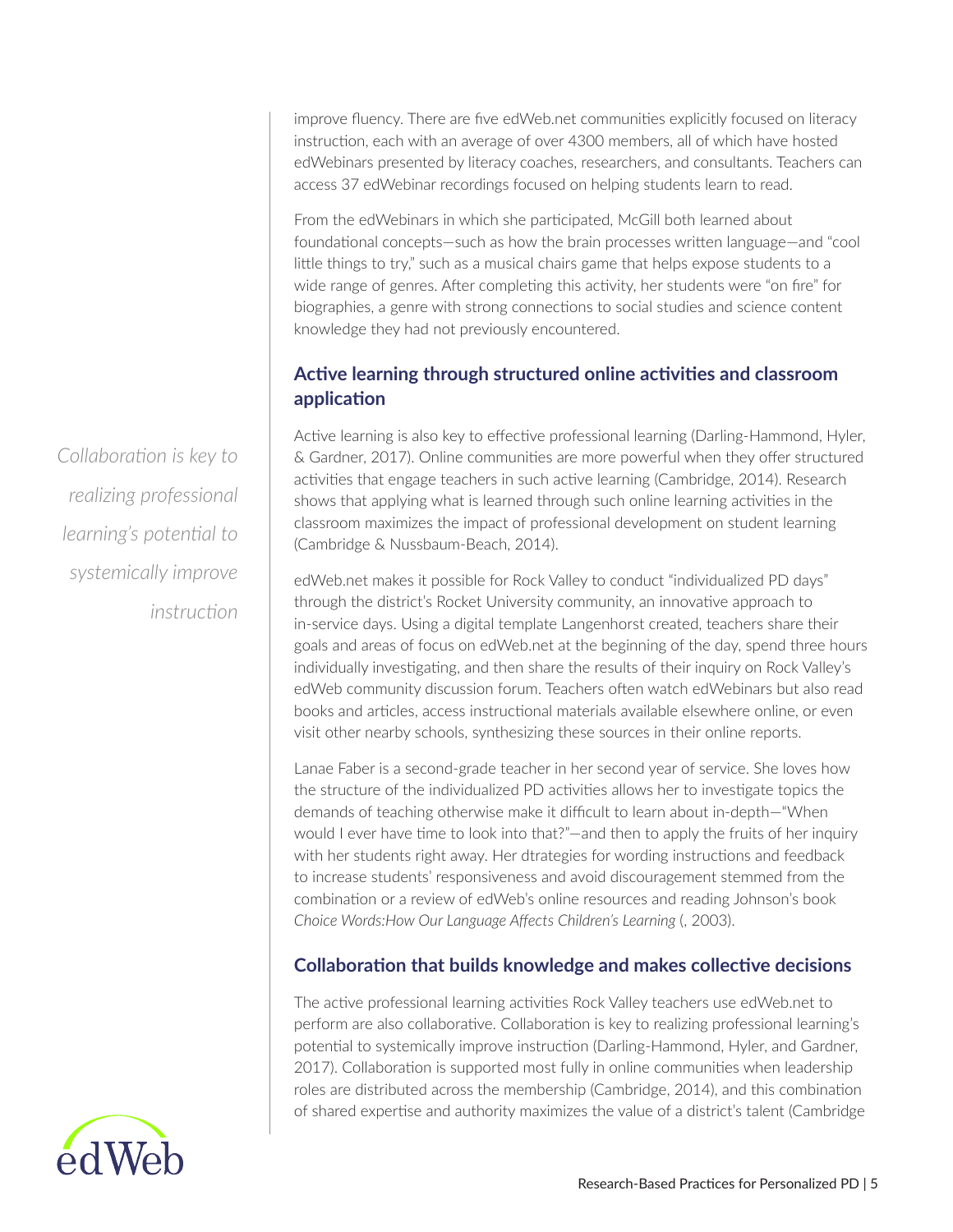*Together, these three teachers are not just sharing but also creating pedagogical knowledge.*  & Nussbaum-Beach, 2014).

When teachers complete their individual inquiries on Rocket University, they report back what they learned and share their implementation plans on edWeb. net, getting feedback from peers. Langenhorst actively facilitates and participates in these discussions, but each teacher takes primary responsibility for moderating the discussion of their work. This interaction benefits both the teacher conducting the inquiry, who becomes the group's authority on the topic, and the group discussing it. McGill reports that comments she has received from other teachers have triggered new ideas for her, leading to a collaborative process of "online brainstorming" in the discussion forum. In reviewing and commenting on others' reports, she's "always found four or five things" where she thought, "oh, hey, that's a great idea," many of which she then tried in her classroom.

These conversations between teachers often go deeper than just information exchange. For example, Faber's most recent personalized PD project was to learn how better to manage explosive children, a focus triggered by the challenge raised by a particularly difficult student. She watched an edWebinar, read several articles, and shared common themes that emerged across them in her report, including that "when a volatile child acts appropriately, that behavior must be praised and reinforced." Another more experienced teacher suggested that, while this may be generally true, in her experience different strategies are needed for different children, and what worked one day may not work the next. A third teacher agreed, but offered a different generalization: "What I learned the most though, was the fact that each student would flourish in their own way, if they could have a mutual respect for you." This principle affirms both the need for praise Faber notes as a common theme in the literature and the need for ongoing adaptation her colleague suggests. Together, these three teachers are not just sharing but also creating pedagogical knowledge.

These individual decisions about practice can lead to systemic changes. In an earlier personalized PD day, Faber investigated guided math. Sharing the results of her inquiry got other teachers sufficiently interested that her principal sent her to a conference on this differentiation approach. Guided math is now being used by her whole grade level team.

#### **Sustained development through personal learning plans linked to activities in edWeb.net**

In addition to being focused on content through active and collaborative activities, professional development is most effective when it is sustained in duration (Darling-Hammond, Hyler, & Gardner, 2017). One key way that online communities achieve sustained engagement is through activities that produce tangible products (Cambridge, 2014). These activities have the most impact on teaching and learning when they are integrated with the district's continuous improvement processes, including teacher evaluation and recognition systems (Cambridge & Nussbaum-Beach, 2014).

Rock Valley's professional learning activities all connect to teachers' professional learning plans (PLPs). Each teacher creates a plan each year setting goals for learning

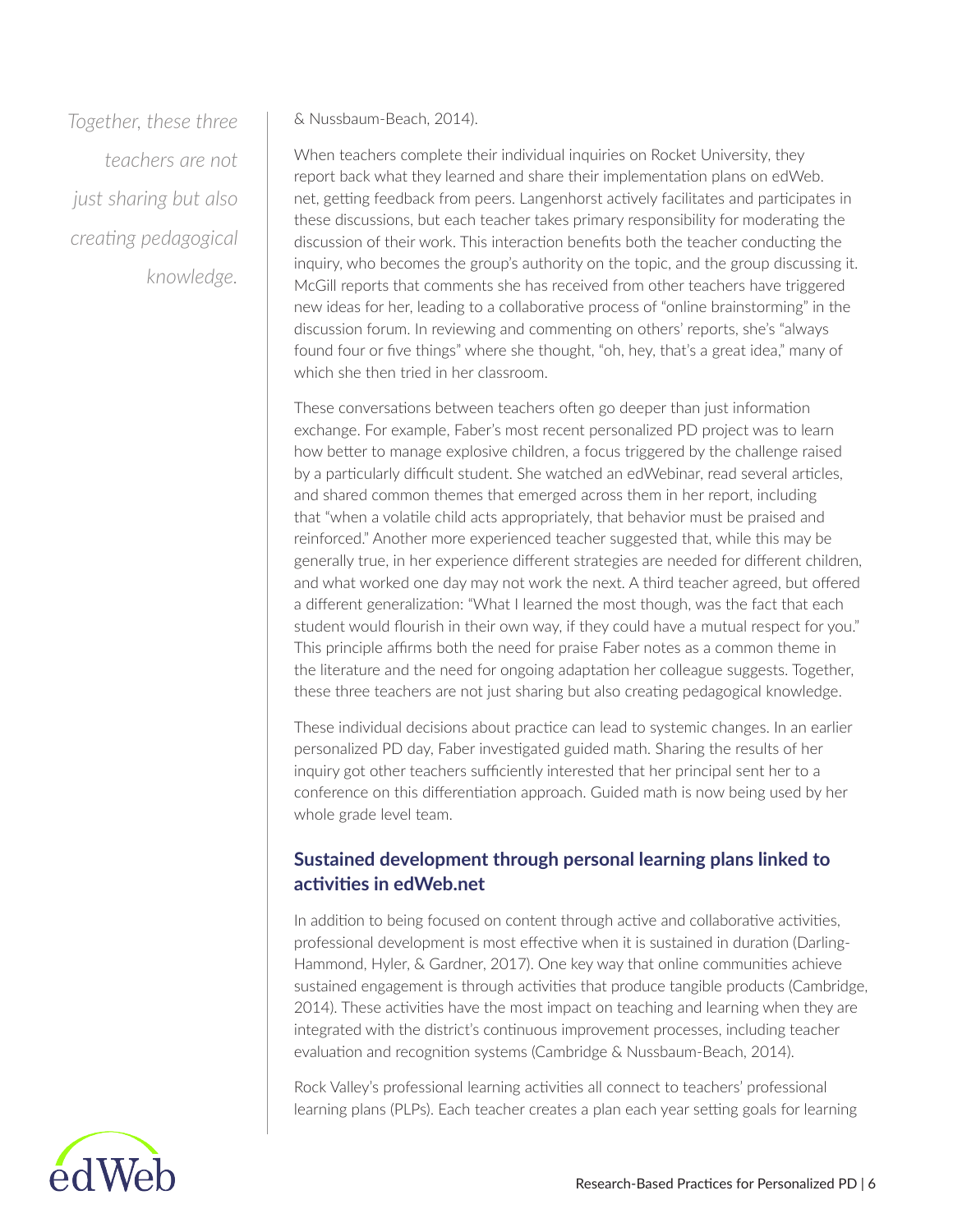and improvement. Mid-year and end-of-year reviews track progress towards these goals. McGill's PLP this year focuses on using iPads with struggling readers. Teaming up with another teacher with similar goals, McGill examined the efficacy of apps she learned about through edWebinars and discussions, including ones offering access to audiobooks, supporting paired reading, and measuring fluency in real time. Each activity yields reports published on edWeb.net with links to related resources and archived discussions. The Rocket University community currently includes three years' worth of these products, which are easily searchable.

edWeb.net also contributed to sustained professional learning through a "Pajama PD day." When a large snowstorm threatened a planned in-service day with cancellation, Langenhorst's creative use of edWeb.net in conjunction with other online tools enabled teachers to learn from home in a manner that very well may have been more powerful than if they had been able to meet face-to-face. Through self-paced and real-time activities coordinated through the district's edWeb community, teachers engaged in collaborative inquiry and reflected on what they had learned. McGill reports that she was surprised to be engaged and active throughout the day, reading articles and talking with others on the discussion forum. "I just had fun. No carrots and sticks." She appreciated the added frankness she attributes to the online environment. "People are more willing to say what they think when they're typing."

#### **The value of edWeb.net to Rock Valley**

edWeb.net has made it possible for Rock Valley Community School District to put a professional development program into place that embodies many of the features most important for improving instruction. Langenhorst acknowledges that some of the activities could have been supported using general-purpose tools, such as Google Docs, and some do incorporate such tools. However, she says that she would gladly pay for edWeb.net because it provides a central hub through which to link together a "hot mess" of free tools. It offers an intuitive interface, keeps everything in one place, and offers extensive community administration options.

edWeb.net enables leaders to design and deliver professional development programming that exemplifies much of what we know from research to be effective in transforming instructional practice to accelerate student growth. Rock Valley teachers benefit from edWebinar content aligned with their goals for instructional improvement that they can use right away in their classrooms. The school year is punctuated with intensive, active, collaborative learning activities that are structured and documented on edWeb.net. These are tied to continuous improvement through each teacher's professional learning plans and their collective decisions about instructional strategies, some of which are also made on the platform. Rock Valley's Individualized PD Day and Rocket University experiences are shared with their AEA as well as their school board to further increase communication and common goals.

Other districts would do well to build on Rock Valley's example of how best to use edWeb.net to support powerful professional development grounded in research on how teachers learn.



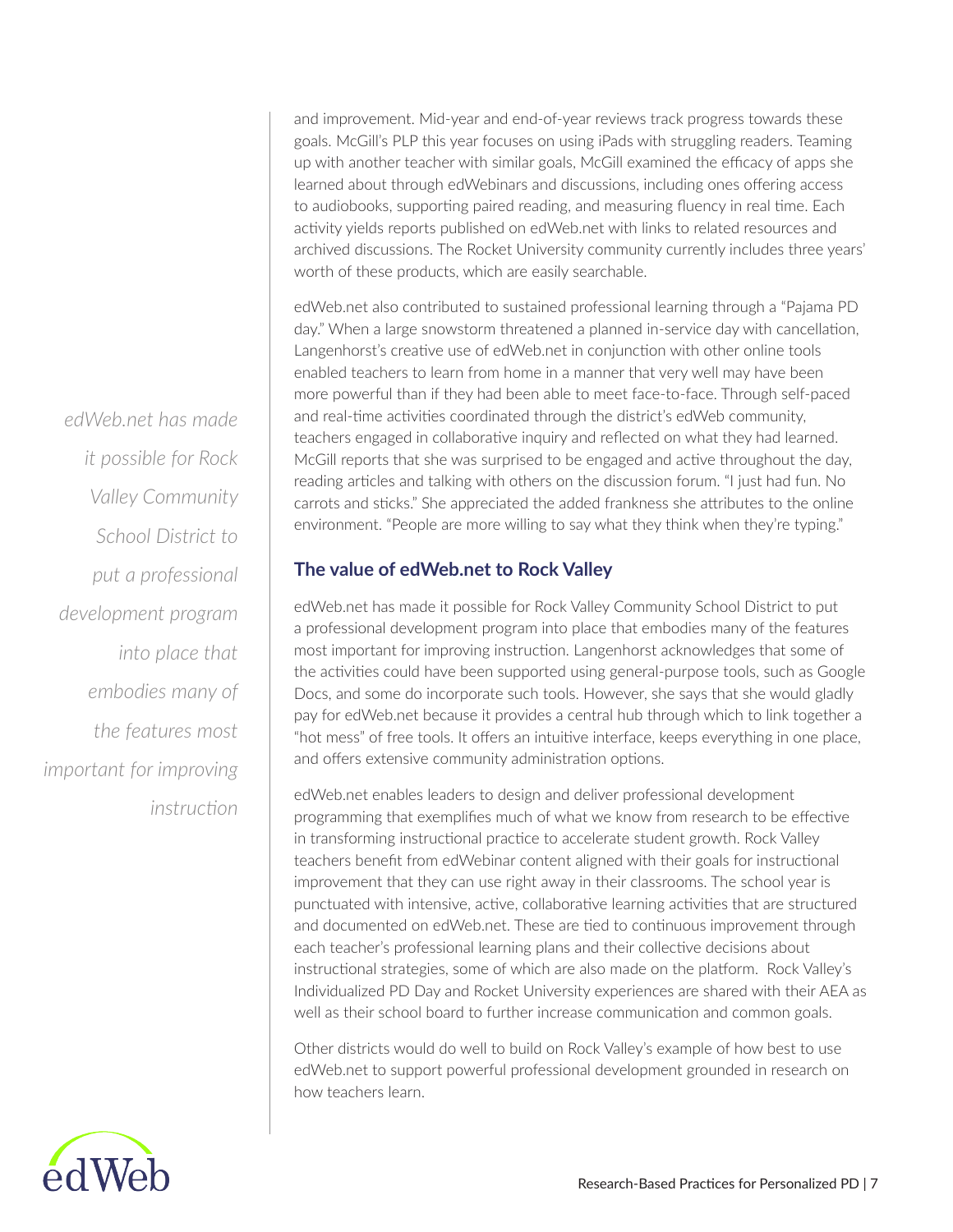| <b>Best Practices</b>                                                              |                                                                                             |                                          |                                                      |                                                                 |
|------------------------------------------------------------------------------------|---------------------------------------------------------------------------------------------|------------------------------------------|------------------------------------------------------|-----------------------------------------------------------------|
| <b>Rock Valley</b><br>practice                                                     | edWeb.net<br>support                                                                        | Effective<br>professional<br>development | <b>Effective online</b><br>community for<br>teachers | Effective<br>integration of<br>informal online<br>and formal PD |
| Focused on<br>individual<br>instructional<br>goals                                 | Access to<br>content:<br>edWebinars<br>repository<br>of related<br>resources                | Content-based                            | Resource<br>repositories and<br>robust tools         | Instruction-<br>related                                         |
| Inquiry process                                                                    | Access to<br>expertise<br>(members and<br>presenters)                                       | Active learning                          | Structured<br>activities                             | Research-based                                                  |
| Reporting<br>out and<br>back, making<br>collective<br>decisions about.<br>practice | Discussion<br>and sharing<br>tools. Support<br>with logistics.<br>modeling of<br>moderation | Collaboration                            | Distributed<br>leadership                            | Taps local<br>expertise                                         |
| Intensive and<br>ongoing, linked<br>to personal<br>development<br>plan             | <b>Automatic</b><br>updates,<br>persistent<br>record in central<br>space                    | Sustained<br>duration                    | Tangible<br>products                                 | Aligns with<br>continuous<br>improvement                        |
|                                                                                    |                                                                                             | Correlation to Research                  |                                                      |                                                                 |
| <b>Rock Valley</b><br>practice                                                     | edWeb.net<br>support                                                                        | Key studies                              |                                                      |                                                                 |

Table 1: How research supports key features of the Rock Valley PD program

| CUITEIALIUIT LU INESEATUIT |                                                                                    |                                                                                             |                                                                                                                                                                                                                                                                                                                                                 |  |
|----------------------------|------------------------------------------------------------------------------------|---------------------------------------------------------------------------------------------|-------------------------------------------------------------------------------------------------------------------------------------------------------------------------------------------------------------------------------------------------------------------------------------------------------------------------------------------------|--|
|                            | <b>Rock Valley</b><br>practice                                                     | edWeb.net<br>support                                                                        | <b>Key studies</b>                                                                                                                                                                                                                                                                                                                              |  |
|                            | Focused on<br>individual<br>instructional<br>goals                                 | Access to<br>content:<br>edWebinars<br>repository<br>of related<br>resources                | Booth, 2012; Carroll, et. al., 2003; Chen &<br>Whinston, 2011; Gray, 2004; Heller, et. al.,<br>2012; Penuel, Gallagher, & Moorthy, 2011;<br>Roth, et. al., 2011; Shaha & Ellsworth, 2013;<br>Vavasseur & MacGregor, 2008; Wenger,<br>White, & Smith, 2009                                                                                       |  |
|                            | Inquiry process                                                                    | Access to<br>expertise<br>(members and<br>presenters)                                       | Barab, MaKinster, & Scheckler, 2003; Chen,<br>Chen, & Tsai, 2009; Duncan-Howell, 2010;<br>Fishman, et. al., 2013; Garet, et. al., 2001;<br>Greenleaf, et. al., 2011; Killion, 2013;<br>Kleickmann, et. al., 2016; Supovitz, J. A.,<br>Mayer, D. P., & Kahle, J. B., 2000                                                                        |  |
|                            | Reporting<br>out and<br>back, making<br>collective<br>decisions about.<br>practice | Discussion<br>and sharing<br>tools. Support<br>with logistics,<br>modeling of<br>moderation | Allen, et. al., 2011; Babinski, Jones, &<br>DeWert, 2001; Bourhis, Dubé, & Jacob, 2005;<br>Buczynski & Hansen, 2010; Gairín-Sallán,<br>Rodríguez-Gómez, & Armengol-Asparó,<br>2010; Gareis & Nussbaum-Beach, 2007; Hur<br>& Brush, 2009; Meissel, Parr, & Timperley,<br>2016; National Center for Literacy Education,<br>2013; Prestridge, 2010 |  |
|                            | Intensive and<br>ongoing, linked<br>to personal<br>development<br>plan             | Automatic<br>updates,<br>persistent<br>record in central<br>space                           | Allen, et. al., 2015; Blitz, 2013; Darling-<br>Hammond, et. al., 2009; Farooq, et. al., 2007;<br>Hew & Hara, 2007; Hickey, et. al., 2017;<br>Johnson & Fargo, 2014; Weiss & Pasley, 2000                                                                                                                                                        |  |

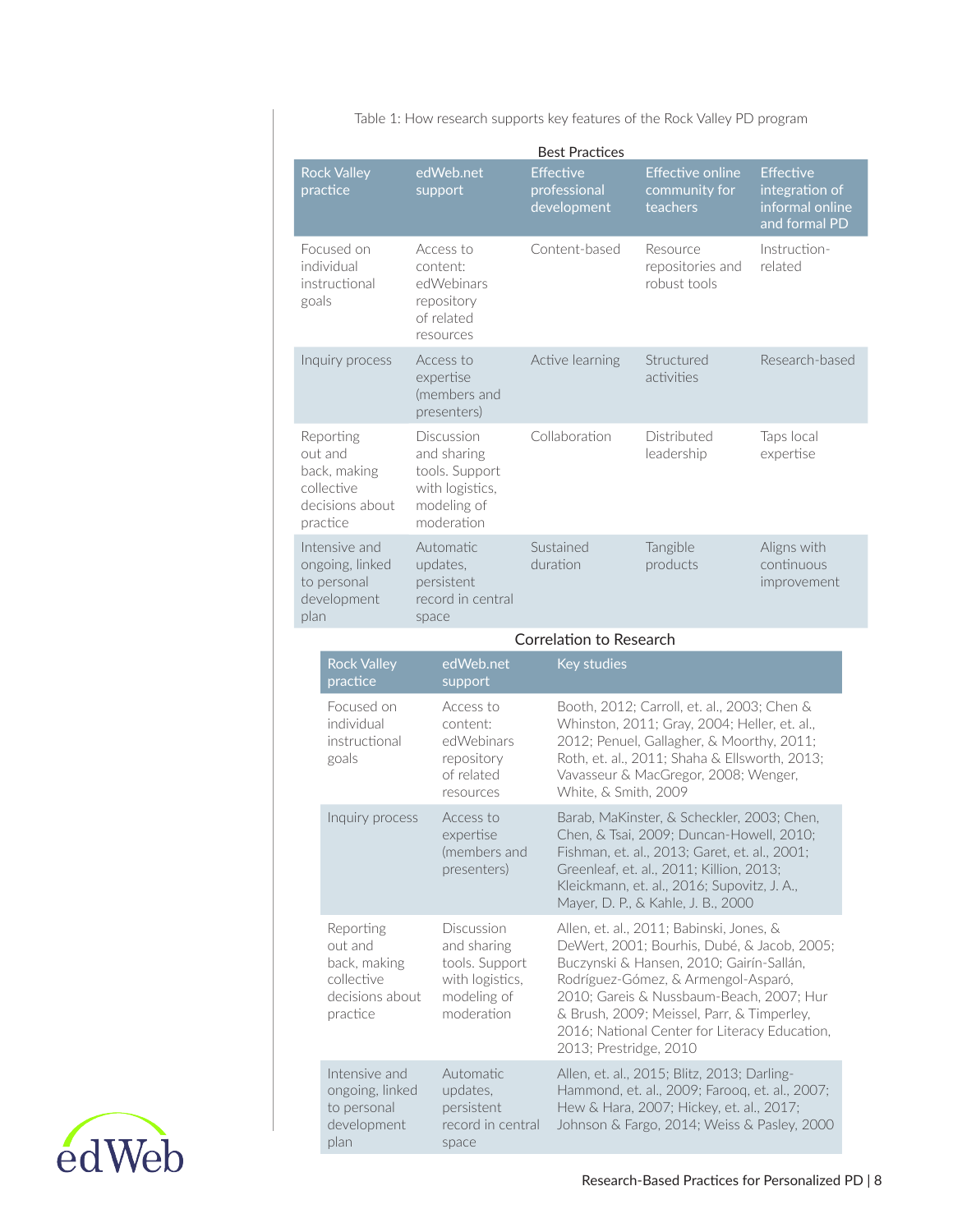#### **Cambridge Learning Group**

Darren Cambridge, Founder and President

Cambridge Learning Group leads research, program development, and strategic communications projects on behalf of NGOs and companies in the United States and Europe. The founder, Darren Cambridge, has extensive experience in policy and research on the impact of social networks and online communities in education, the development of effective professional development, and the development of the Future Ready Schools initiative. https://www.linkedin.com/company-beta/456688/

Darren was a principal consultant for the American Institutes for Research from 2010–2013 where he advanced the use of technology to improve education learning and performance through research, development, and outreach as principal investigator and project director of Connected Educators and Future Ready Leaders, funded by contracts totaling \$7.1 million from the United States Department of Education. As the organizer of Connected Educator Month from 2012–2015, Darren brought together more than 400 organizations to provide free online professional learning opportunities to hundreds of thousands of educators. Darren was the principal investigator for the CS10K Community project for the National Science Foundation (NSF), a three-year, \$2.4 million project that scales up professional learning opportunities for teachers of high school computer science nationally as part of NSF's broadening participation agenda. From 2011–2013, he also oversaw Teachers Engage, the Intel Corporation's 40,000-member global online community for teachers. Darren's publications include The Connected Community: Exploratory research on designing online communities of practice for educators to create value. Office of Educational Technology. Washington, DC: U.S. Department of Education, 2014; and with co-author Nussbaum-Beach, The Future Ready District: Professional learning through online communities of practice and social networks to drive continuous improvement. Office of Educational Technology. Washington, DC: U.S. Department of Education, 2014.

Darren was Director of Policy Research and Development for the National Council of Teachers of English (NCTE) from 2014–2016, where he successfully lobbied for the inclusion of a comprehensive literacy education program and a research-based redefinition of professional development in the Every Student Succeeds Act.

He is the CEO and co-founder of Mia Learning.

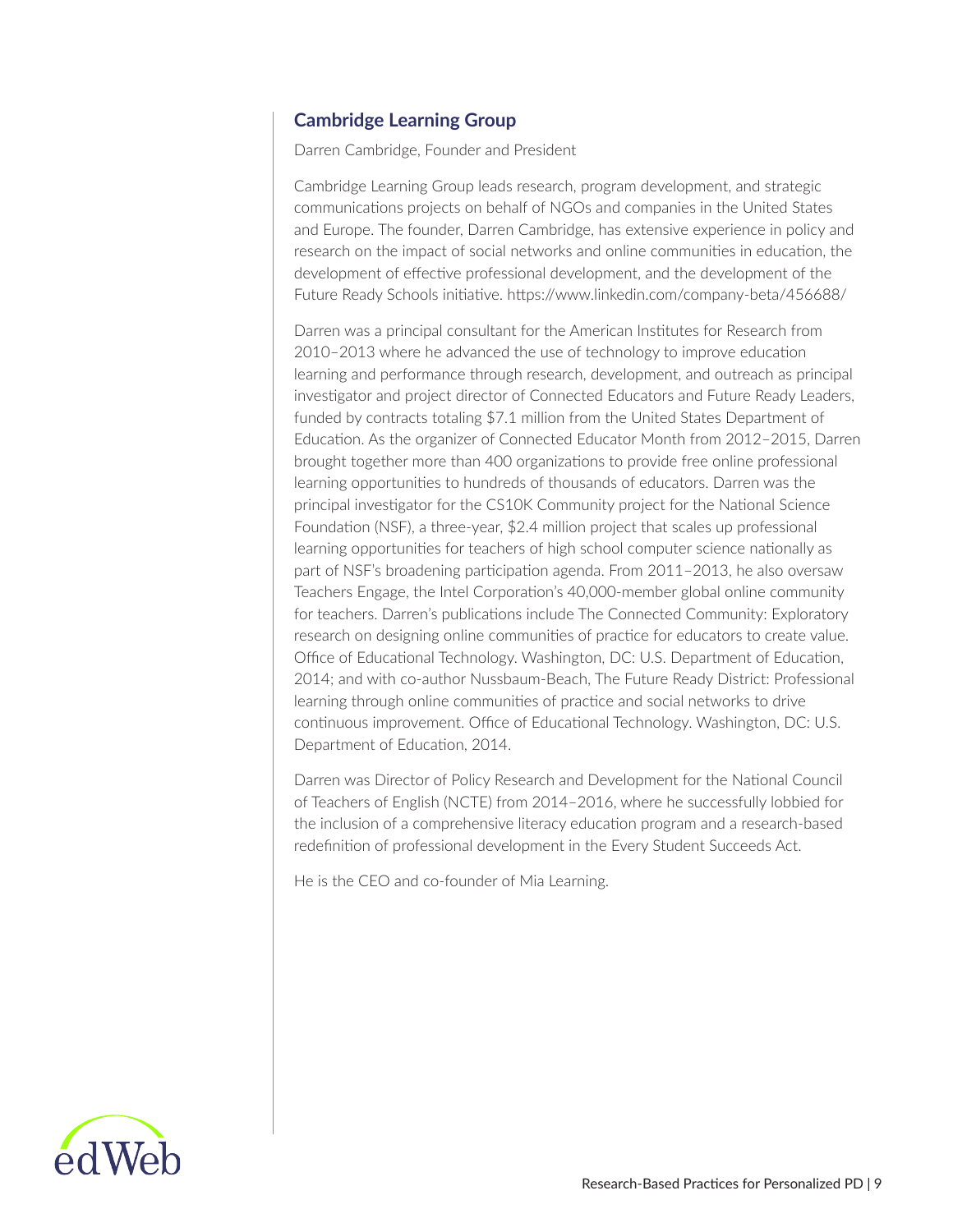### **References**

- Allen, J. P., Hafen, C. A., Gregory, A. C., Mikami, A. Y., & Pianta, R. (2015). Enhancing secondary school instruction and student achievement: Replication and extension of the My Teaching Partner-Secondary intervention. *Journal of Research on Educational Effectiveness, 8*(4), 475–489
- Allen, J. P., Pianta, R. C., Gregory, A., Mikami, A. Y., & Lun, J. (2011). An interaction-based approach to enhancing secondary school instruction and student achievement. Science, 333(6045), 1034–1037.
- Babinski, L. M., Jones, B. D., & DeWert, M. H. (2001). The roles of facilitators and peers in an online support community for first-year teachers. *Journal of Educational & Psychological Consultation, 12*(2), 151–169.
- Barab, S. A., MaKinster, J. G., & Scheckler, R. (2003). Designing system dualities: Characterizing a web-supported professional development community. *Information Society, 19*(3), 237–256.
- Blitz, C. L. (2013). *Can online learning communities achieve the goals of traditional professional learning communities? What the literature says (REL 2013–003).* Washington, DC: U.S. Department of Education, Institute of Education Sciences, National Center for Education Evaluation and Regional Assistance, Regional Educational Laboratory Mid-Atlantic. Retrieved from http://ies.ed.gov/ncee/edlabs/regions/midatlantic/pdf/REL\_2013013.pdf
- Booth, S. E. (2012). Cultivating knowledge sharing and trust in online communities for educators. *Journal of Educational Computing Research, 47*(1), 1–31.
- Bourhis, A., Dubé, L., & Jacob, R. (2005). The success of virtual communities of practice: The leadership factor. *The Electronic Journal of Knowledge Management, 3*(1), 23–34.
- Buczynski, S. & Hansen, C. B. (2010). Impact of professional development on teacher practice: Uncovering connections. *Teaching and Teacher Education, 26*(3), 599–607
- Cambridge, D. (2014). *The connected community: Exploratory research on designing online communities of practice for educators to create value.* Office of Educational Technology. Washington, DC: U.S. Department of Education.
- Cambridge, D. & Nussbaum-Beach, S. (2014). *The future ready district: Professional learning through online communities of practice and social networks to drive continuous improvement.* Office of Educational Technology. Washington, DC: U.S. Department of Education.
- Carroll, J. M., Choo, C. W., Dunlap, D. R., Isenhour, P. L., Kerr, S. T., MacLean, A., et al. (2003). Knowledge management support for teachers. *Educational Technology Research and Development, 51*(4), 42–64.
- Chen, Y., Chen, N. S., & Tsai, C.-C. (2009). The use of online synchronous discussion for webbased professional development for teachers. *Computers & Education, 53*(4), 1155–1166.
- Chen, J., Xu, H., & Whinston, A. B. (2011). Moderated online communities and quality of usergenerated content. *Journal of Management Information Systems, 28*(2), 237–268.
- Darling-Hammond, L., Hyler, M. E., & Gardner, M. (2017). *Effective teacher professional development. Palo Alto, CA: Learning Policy Institute.*
- Darling-Hammond, L., Wei, R. C., Andree, A., Richardson, N., & Orphanos, S. (2009). *Professional learning in the learning profession.* Washington, DC: National Staff Development Council.
- Desimone, L. M. (2009). Improving impact studies of teachers' professional development: Toward better conceptualizations and measures. *Educational researcher, 38*(3), 181–199.
- Duncan-Howell, J. (2010). Teachers making connections: Online communities as a source of professional learning. *British Journal of Educational Technology, 41*(2), 324–340.
- Farooq, U., Schank, P., Harris, A., Fusco, J., & Schlager, M. (2007). Sustaining a community computing infrastructure for online teacher professional development: A case study of designing Tapped In. *Computer Supported Cooperative Work, 16*(4), 397–429.

Fishman, B., Konstantopoulos, S., Kubitskey, B. W., Vath, R., Park, G., Johnson, H., et al. (2013).

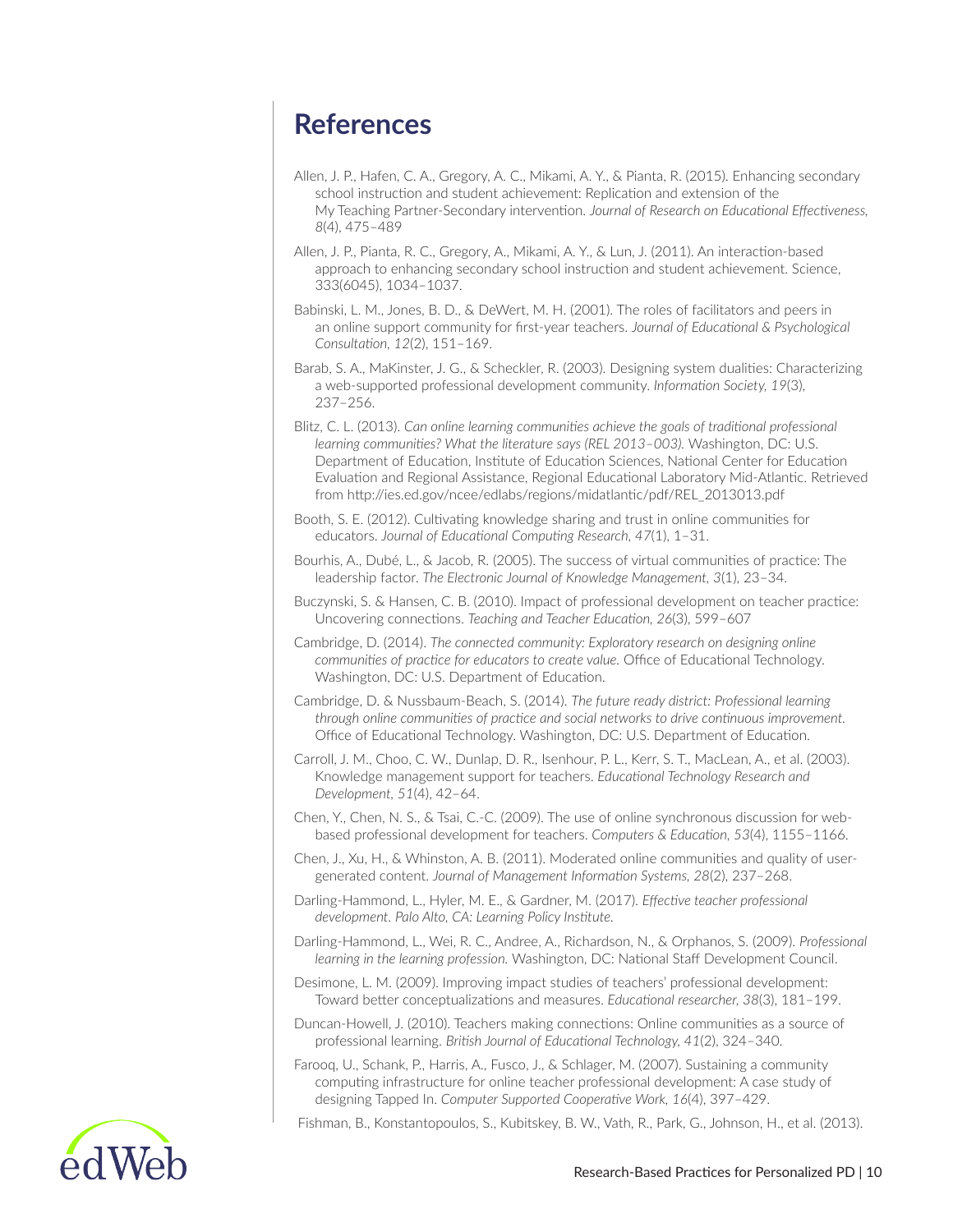Comparing the impact of online and face-to-face professional development in the context of curriculum implementation. *Journal of Teacher Education*. Retrieved from http://jte. sagepub.com/content/early/2013/05/24/0022487113494413.full.pdf+html

- Gairín-Sallán, J., Rodríguez-Gómez, D., & Armengol-Asparó, C. (2010). Who exactly is the moderator? A consideration of online knowledge management network moderation in educational organisations. *Computers & Education, 55*(1), 304–312.
- Gareis, C. R., & Nussbaum-Beach, S. (2007). Electronically mentoring to develop accomplished professional teachers. *Journal of Personnel Evaluation in Education, 20*(3), 227–246.
- Garet, M., Porter, A., Desimone, L., Birman, B., & Yoon, K. S. (2001). What makes professional development effective? Results from a national sample of teachers. *American Educational Research Journal, 38*(4), 915–945.
- Gray, B. (2004). Informal learning in an online community of practice. *Journal of Distance Education, 19*(1), 20–35.
- Greenleaf, C. L., Hanson, T. L., Rosen, R., Boscardin, D. K., Herman, J., Schneider, S. A., Madden, S., & Jones, B. (2011). Integrating literacy and science in biology: Teaching and learning impacts of reading apprenticeship professional development. *American Educational Research Journal, 48*(3), 647–717.
- Heller, J. I., Daehler, K. R., Wong, N., Shinohara, M., & Miratrix, L. W. (2012). Differential effects of three professional development models on teacher knowledge and student achievement in elementary science. Journal of Research in Science Teaching, 49(3), 333–362.
- Hew, X., & Hara, X. (2007). Knowledge sharing in online environments: A qualitative case study. *Journal of the American Society for Information Science and Technology, 58*(14), 2310-2324.
- Hickey, D. T., Otto, N., Itow, R., Schenke, K., Tran, C., & Chow, C. (2017). *Badges design principles documentation project*. Bloomington, IN: Indiana University, Center for Research on Learning and Technology.
- Hur, J. W., & Brush, T. A. (2009). Teacher participation in online communities: Why do teachers want to participate in self-generated online communities of K–12 teachers? Journal of *Research on Technology in Education, 41*(3), 279–303.
- Killion, J. (2013). Tapping technology's potential. *JSD, 34*(1), 10–18. Retrieved from http:// learningforward.org/docs/default-source/jsd-february-2013/killion341.pdf?sfvrsn=2
- Johnson, C. C., & Fargo, J. D. (2014). A study of the impact of transformative professional development on Hispanic student performance on state mandated assessments of science in elementary school. *Journal of Elementary Science Teacher Education, 25*(7), 845–859.
- Johnson, P. (2003). *Choice words: How Our Language Affects Children's Learning*. Portland, ME: Stenhouse Publishing.
- Kleickmann, T., Trobst, S., Jonen, A., Vehmeyer, J., & Moller, K. (2016). The effects of expert scaffolding in elementary science professional development on teachers' beliefs and motivations, instructional practices, and student achievement. *Journal of Educational Psychology, 108*(1) 21–42.
- Meissel, K., Parr, J. M., & Timperley, H. S. (2016). Can professional development of teachers reduce disparity in student achievement? *Teaching and Teacher Education(58),* 163–173.
- National Center for Literacy Education. (2013). *Remodeling literacy learning: Making room for what works*. Urbana, IL: National Council of Teachers of English.
- Penuel, W. R., Gallagher, L. P., & Moorthy, S. (2011). Preparing teachers to design sequences of instruction in Earth systems science: A Comparison of three professional development programs. *American Educational Research Journal, 48*(4), 996–1025.
- Prestridge, S. (2010). ICT professional development for teachers in online forums: Analysing the role of discussion. *Teaching and Teacher Education, 26*(2), 252–258.